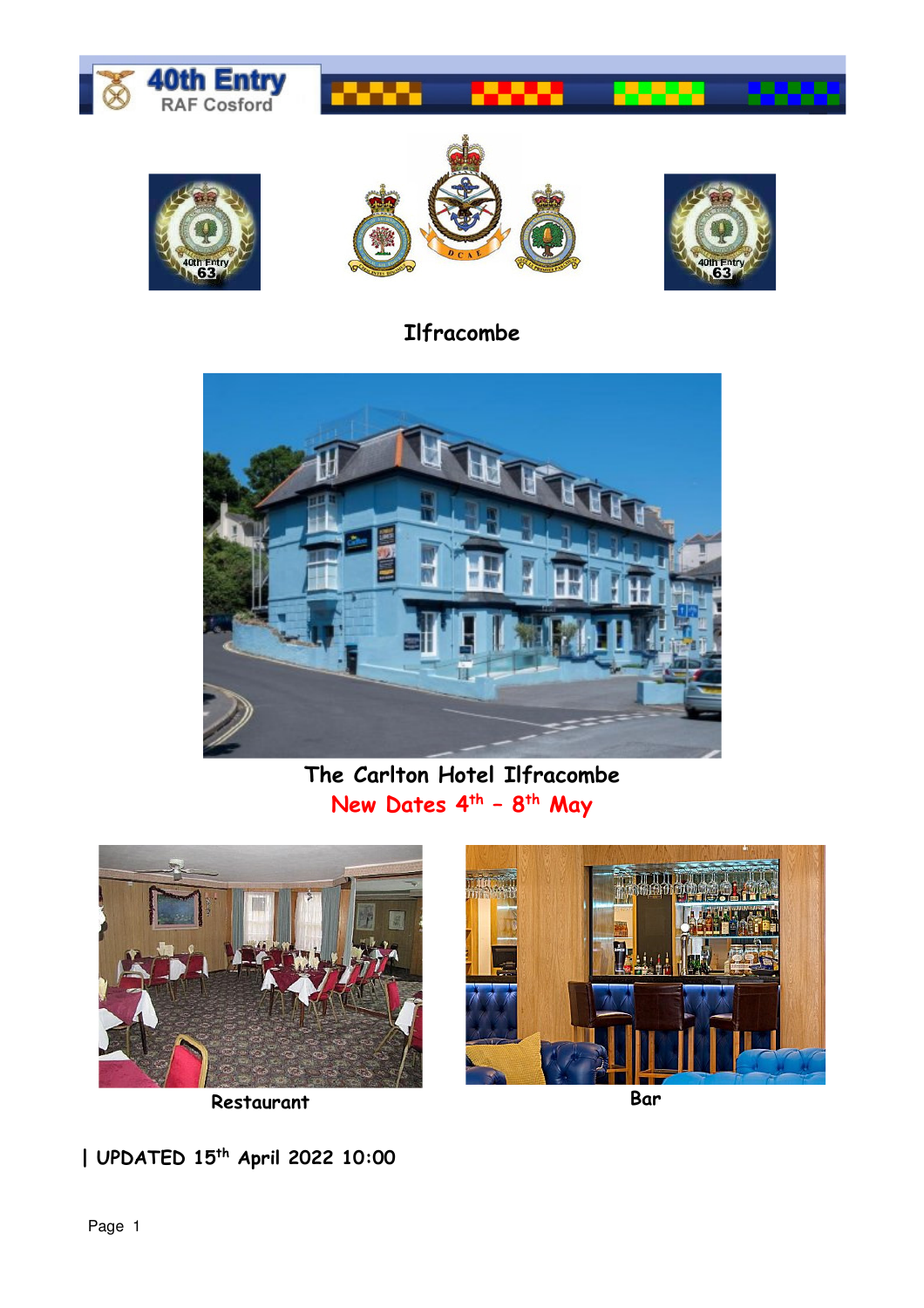



## **Carlton CarltonHotel – Ilfracombe Ilfracombe**

**The Carlton Hotel, Runnacleave Road, Ilfracombe EX34 8AR 01271 862 446 New Dates 4th – 8th May**

**Sat Nav Coordinates: 51°12'33.81N 004°07'34.76 W** 

**https://www.tripadvisor.co.uk/Hotel\_Review-g191252-d1143607-Reviews-Carlton\_Hotel-Ilfracombe\_Devon\_England.html** 

**https://www.ilfracombecarlton.co.uk/** 

**The Hotel is very popular & will need to be booked early to avoid disappointment! If the interest is favourable Dave will get a group pricing etc.**



**Ilfracombe Beach Ilfracombe Centre**

http://www.ilfracombetowncouncil.gov.uk/residents/the-ilfracombe-centre/

**| UPDATED: 2nd May 2022 14:40**